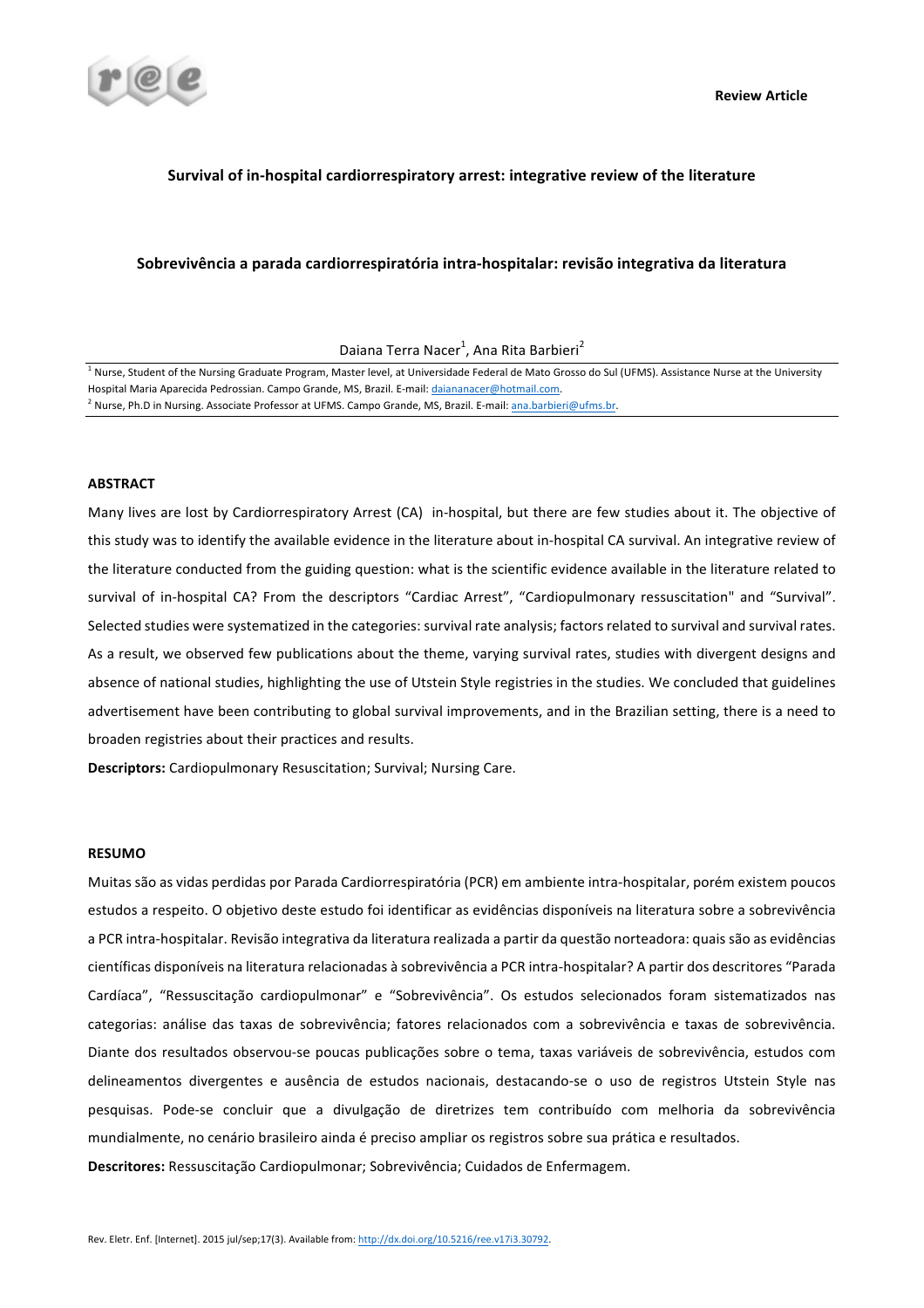#### **INTRODUCTION**

Cardiopulmonary arrest of cardiorrespiratory arrest (CA) is defined as the absence of cardiac mechanical activity, confirmed by the absence of dectectable pulse, absence of responsitiviness and apnea or agonizing, wheezing breathing. The term "cardiac arrest" is commonly used when referring to a patient that is not breathing and does not have a palpable pulse $<sup>(1)</sup>$ .</sup>

Cardiopulmonary resuscitation (CR) is defined as a conjunct of manouvers performed after a CA aiming to artificially keep arterial flux to the brain and other vital organs, until the spontaneous circulation return (SCR) happens. Other CR manouvers constitute of better chance to restore cardiopulmonary and brain function in CA victims $<sup>(2)</sup>$ .</sup>

Despite of advances in the past years related to CA prevention and treatment, many lives are lost in those events, and for this reason, it still remains as a global public health problem. Even without having the exact problem dimension, due to lack of robust statistics related to it, it is estimated 200.000 CA per year in Brazil, being half of the cases in hospital settings<sup>(3)</sup>.

Data related to in-hospital CA survival are used for clinical audits, to assess professional development and to determine if new resuscitation techniques are effective. The increase in survival rates depends on a rigorous investigation about the efficacy of critical interventions made during basic and advanced life support $<sup>(4)</sup>$ .</sup>

In accordance with the last guidelines publication about resuscitation from the American Heart Association (AHA), there is considerable evidence of the variation in incidence and in about CA results reported in different regions of United States. This variation points to the need to register each treated CA occurrence and assess the results, the continuous quality improvement depends on systematic assessments and feedbacks<sup>(5)</sup>.

In-hospital CA incidence is rarely reported in the literature. Values vary between one and five events per 1.000 hospitalizations, or 0.175 events/bed per year. Survival reports of discharge vary from 0% to 42%, the

In June of 1990, representatives of the American Heart Association (AHA), the European Resuscitation Council (ERC), the Heartand Stroke Foundation of Canada (HSFC) and the Australian Resuscitation Council (ARC) participated of a meeting, organized in Utstein, Norway. The goal of this meeting was to discuss nomenclature problems in resuscitation and the lack of language standards in reports related to CA in adults outside the hospital. In a following meeting in December of 1990, in Surrey, England, the decision of using the term "Utsteinstyle" was made to standardize data reports of cardiac arrests outside hospitals $^{(7)}$ .

This process of standardization continued with the inclusion of adult in-hospital resuscitation, within the international agreements for its registry $^{(8)}$ .

This information has contributed with a better comprehension of the resuscitation practice and, it facilitated progress in the direction of the published guidelines by ERC and AHA. The Utstein style model has helped with the standard communication of cardiac arrests(9).

A study<sup>(10)</sup> showed the association between certain clinical and demographic characteristics of patients presenting CA that are resuscitated and a better survival chance. However, until the moment, there is no efficient prognostic model to subsidize health professionals. All these aspects supports the relevance of the need for new studies to try to clarify the prognostic value of main CR variables and its consequences on immediate results and in long term, the resuscitation $<sup>(10)</sup>$ .</sup>

According to another study published in Spain, although CA treatment results are considered a quality indicator, it lacks official data about it in their country. Most studies conducted and published are concentrated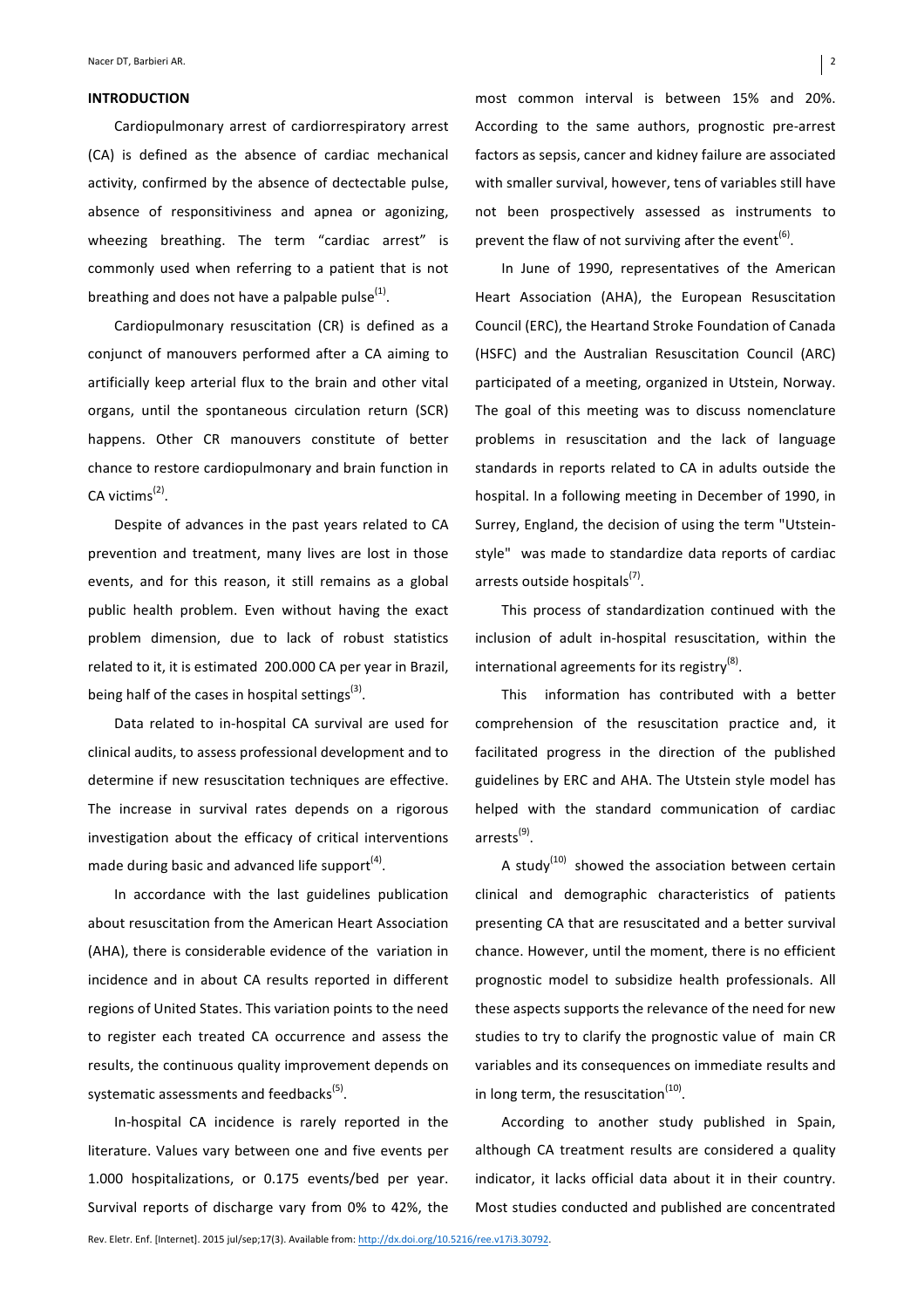on arrests outside the hospital and have been describing varying results of incidence and survival, with discharge rates varying from 2,3% to 30%. The lack of knowledge about in-hospital arrests is even greater, with a very scarce number of published studies<sup>(11)</sup>.

In Brazil, we also neede to fall back on international statistics, as the data from Cardiopulmonary Resuscitation National Registry, conducted between 2000 and 2002 in USA, with 14.720 CAs in adults, in 207 hospitals. It was demonstrated that 44% of in-hospital CA adult victims had spontaneous circulation return, and 17% survived until hospital discharge $<sup>(12)</sup>$ .</sup>

Data from studies in this area can offer useful aids to health professionals involved in the front line with patients potentially severe and/or at risk for sudden death, and therefore, with possible resuscitation, to be able to decide when to start and when to abandon resuscitation efforts in a  $CA^{(13)}$ .

Considering the revelance of the subject, the objective of the present study was to identify available evidence in the literature about CA in-hospital survival.

#### **METHODS**

We conducted an integrative review of the literature, a study that offers fast access to relevant results of studies and to thevevidence that grounds conducts or decision making, propiciating a critical knowledge<sup>(14)</sup>.

The following steps were performed: establishing the hypothesis or research question, sampling or literature search, categorizing studies, assessing studies included in the review and interpretation of results $<sup>(14)</sup>$ .</sup>

The research question, or guiding question, was built through the PICO strategy, which guides the construction of a research question and the literature search. It allows the researcher, when having a doubt or a question, to find the best scientific information available in an accurate and fast way<sup>(15)</sup> (Chart 1). After using the PICO strategy, the question consisted of: what is the scientific evidence available in the literature related to in-hospital CA survival?

| endre ar banang a galamg question tin ough the rice strategy. |                                                                                               |  |  |  |
|---------------------------------------------------------------|-----------------------------------------------------------------------------------------------|--|--|--|
| P (Patient or problem)                                        | Adult patients victims of in-hospital CA.                                                     |  |  |  |
| I (Intervention)                                              | Performing the CR.                                                                            |  |  |  |
| C (Control or comparison)                                     | Comparison will be between CA survival rates in different environments and hospital settings. |  |  |  |
| O (Outcomes)                                                  | CA survival rate.                                                                             |  |  |  |
|                                                               |                                                                                               |  |  |  |

**Chart 1:** Building a quiding question through the PICO strategy.

The search of indexed publications was performed in June of 2014, in the following electronic databases: PUBMED, LILACS and SciELO.

To search studies we used the following descriptors: "Cardiac Arrest", "Cardiopulmonary resuscitation" and "Survival", and its combinations in Portuguese, English and Spanish, with the term "AND" as Boolean operator, establishing the time period of 2010 to 2014. Investigation since 2010 is justified because at this year, the International Liaison Committee on Resuscitation (ILCR), an entity that aggregates the main resuscitation organizations in the world, established new Guidelines for Cardiopulmonary Resuscitation. 

Inclusion criteria were: studies published in English, Spanish and Portuguese, during 2010 tp 2014. Exclusion criteria were: studies involving out-hospital CA situations, interventions in paediatric patients and studies with no full-text available.

To systematize articles found through the search, authors defined an instrument containing: authorship, title, year, journal, language, country of origin, study's nature, study's object and goals, subjects, main results regarding cardiorrespiratory arrest in-hospital.

We observed a large number of out-hospital CA studies, and with paediatric interventions, which were excluded from this review.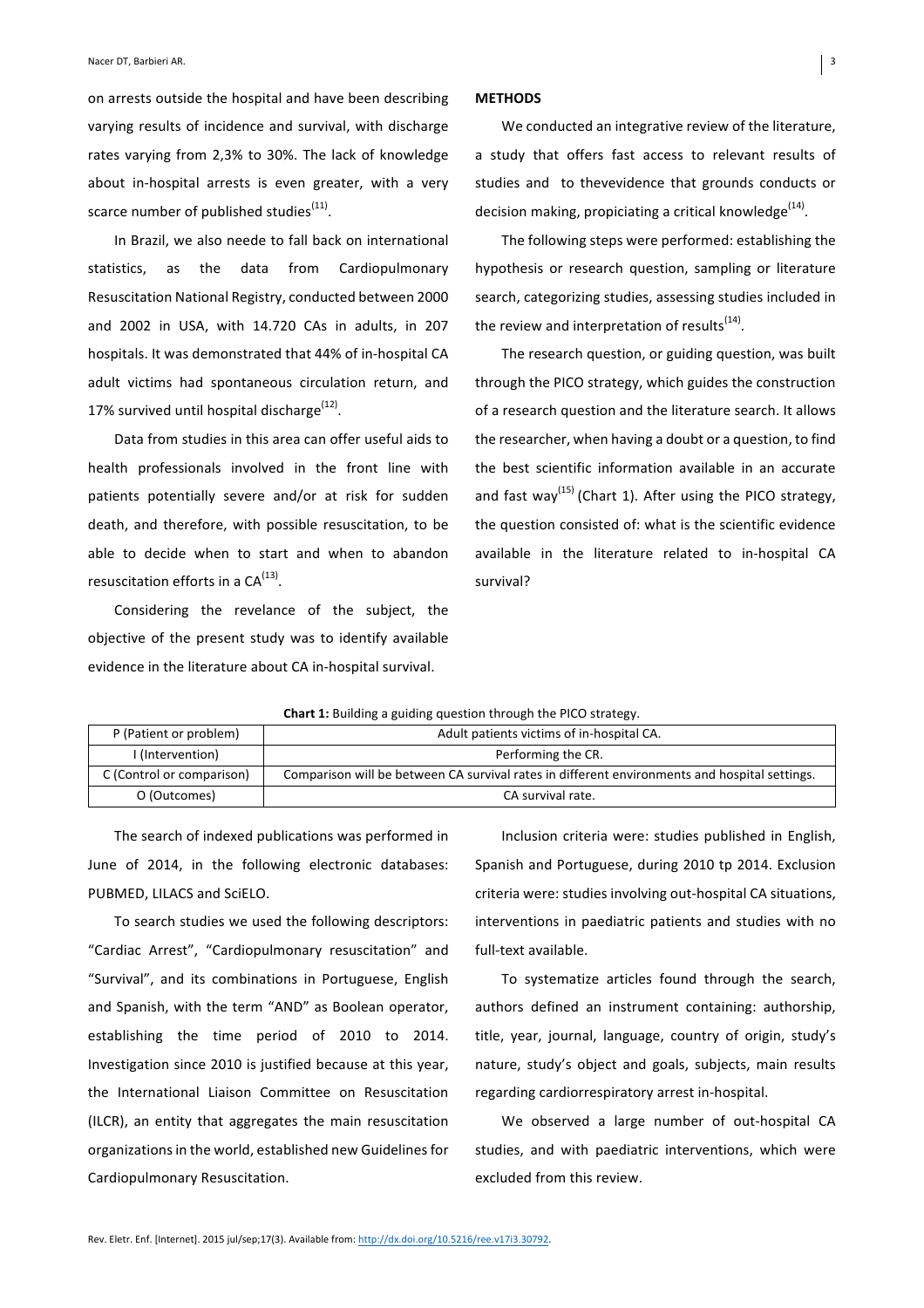Initial sample: PUBMED: 193 articles LILACS: 13 articles Scielo: 10 articles Articles excluded for not meeting established criteria (out-hospital CA or paediatric interventions): 172 articles Articles excluded for not providing full access: 34 paid articles Analyzed sample: 10 articles

**Figure 1:** Fluxogram of study selection where in-hospital CA is the object.

After reading and analyzing the studies, we opt to pool them in 3 groups:

- 1. Analysis of survival rates in institutions: n°2, 5 and 10;
- 2. Factors related to CA survival:  $n^{\circ}1$  it related inhospital Automatic External Defibrillator (AED) use and survival; n°3 – it related Body Mass Index (BMI) and survival;  $n^{\circ}4 - it$  looked at the relationship between survival and women in childbearing age;  $n^{\circ}6 - it$  related survival and hospital participation on a CA registry;  $n°7 - it$ related duration of resuscitation efforts and survival;
- 3. Improvements in survival rates over time (years):  $n°8$  and 9;

# **RESULTS**

The Chart 2 presents the articles selectioned in the review.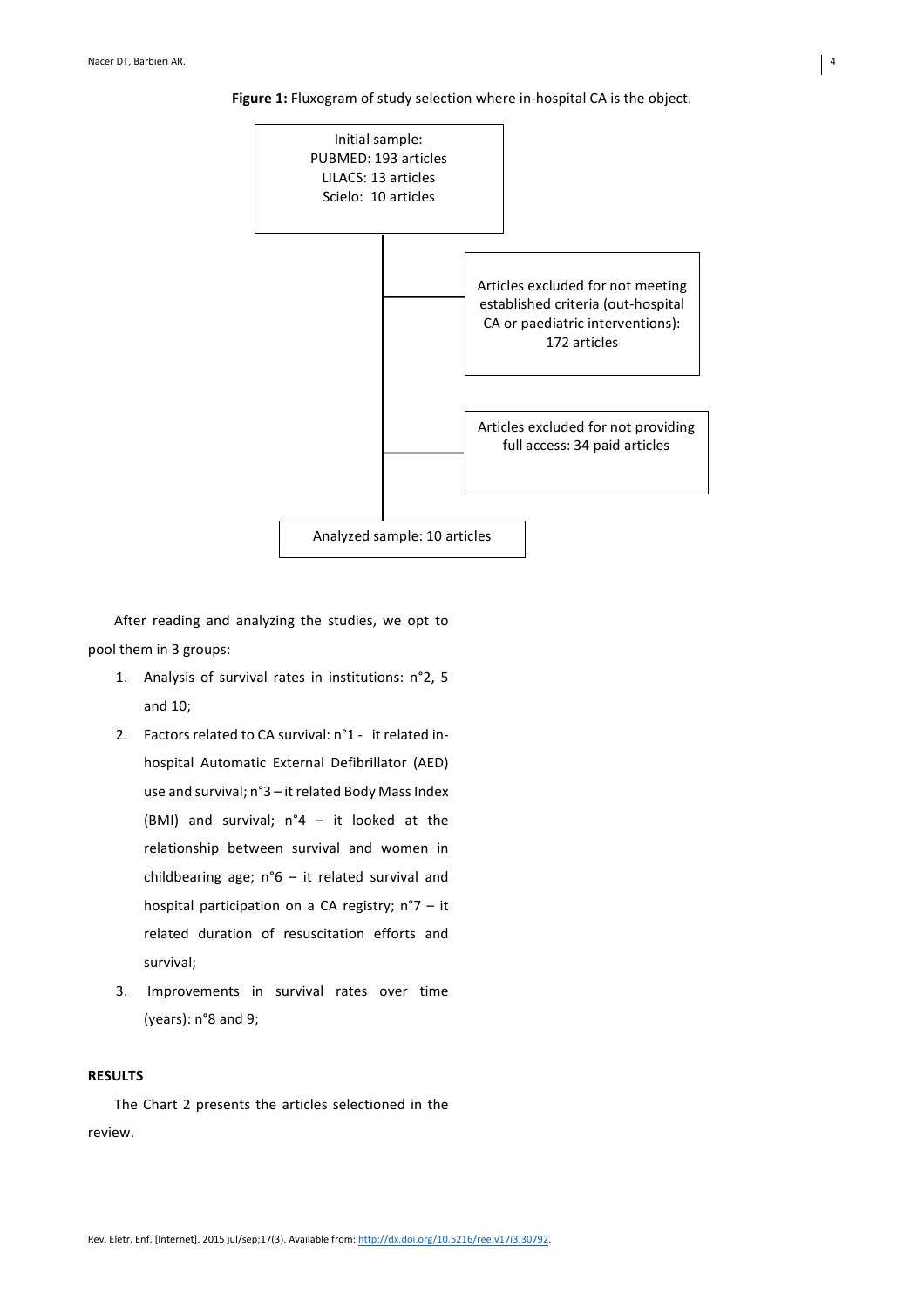| Author, Title, Journal, Year                                                                                                                                                                               | <b>Study Design</b>             | <b>Research Findings</b>                                                                                                                                                                                                                                                                                                                                                                                                                                                               | Did it use Utstein<br><b>Style registries</b><br>during data<br>collection? |
|------------------------------------------------------------------------------------------------------------------------------------------------------------------------------------------------------------|---------------------------------|----------------------------------------------------------------------------------------------------------------------------------------------------------------------------------------------------------------------------------------------------------------------------------------------------------------------------------------------------------------------------------------------------------------------------------------------------------------------------------------|-----------------------------------------------------------------------------|
| Chan et al. Automated External Defibrillators and<br>Survival After In-Hospital, Cardiac Arrest. JAMA.<br>$2010^{(16)}$                                                                                    | Cohort                          | Study with 11.695 patients, from 204 hospitals, 82,2% had CA caused by defribrillation-susceptible cardiac rhythms,<br>AED was used in 38,6%, the use was associated with a lower survival rate ( $P < 0.001$ ).                                                                                                                                                                                                                                                                       | Yes                                                                         |
| Marmaj et al. Reporting on data from<br>cardiopulmonary resuscitation. Anaesthesiology<br>Intensive Therapy. 2010 <sup>(17)</sup>                                                                          | Observational.<br>descriptive   | Study with 38 patients victims of CA, 84% caused by non-defribrillation-susceptible cardiac rhythms. ERC was<br>reached in 45% (67% of defribrillation-susceptible cardiac rhythms), it was concluded that the CA mechanism<br>determined survival chance in-hospital.                                                                                                                                                                                                                 | Yes                                                                         |
| Jain. al. Body Mass Index and Survival After In-<br>Hospital Cardiac Arrest. Circulation Cardiovasc<br>Quality and Outcomes. 2010 <sup>(18)</sup>                                                          | Observational,<br>descriptive   | 21.237 patients were assessed for CA caused by defribrillation-suceptible cardiac rhythms. Low, normal weight and<br>heavly obese patients presented lower rates of survival until discharge, CA caused by non-defribrillation-susceptible<br>cardiac rhythms presented survival until discharge between BMI groups, except for low weight patients.                                                                                                                                   | Yes                                                                         |
| Topjian et. al. Women of Child-Bearing Age Have<br>Better In-Hospital Cardiac Arrest Survival Outcomes<br>than Equal Aged Men. Critical Care Medicine. $2010^{(19)}$                                       | Observational,<br>prospective   | Using the database from the CA National Registry, with 519 hospitals and 95.852 patients, it was concluded that<br>agebearing women are more susceptible than men of comparable age to survive to discharge after CA in a hospital,<br>even after arrest control of etiology and other important variables.                                                                                                                                                                            | Yes                                                                         |
| Yokoyama et. al. Report From the Japanese Registry<br>of CPR for In-Hospital Cardiac Arrest (J-RCPR).<br>Circulation Journal Official Journal of the Japanese<br>Circulation Society. 2010 <sup>(20)</sup> | Observacional,<br>prospective   | Study conducted in 12 hospitals, with 491 adult patients. Prevalence of VT/FV without pulse was 28,1%, asystole of<br>29,5%, and pulseless electrical activity of 41,1%. Immediate event causes were: arrhythmia 30,6%, acute respiratory<br>insufficiency 26,7%, hypotension 15,7%. SCR was 64,7; and survival after 24h after CA was 49,8%, the proportion of<br>survival for hospital discharge was 27,8% and the proportion of favorable neurological result in 30 days was 21,4%. | Yes                                                                         |
| Bradley et. al. Duration of hospital participation in<br>Get With the Guidelines-Resuscitation and survival of<br>in-hospital cardiac arrest. Resuscitation. 2012 <sup>(21)</sup>                          | Observational,<br>prospective   | Used data from 362 hospitals of a database registry and program to improve the quality of assistance to in-hospital<br>CA. From the 104,732 patients, 16,9% survived until discharge. It was concluded that duration of hospital<br>participation in the program was significantly associated with survival of the event, but not survival until hospital<br>discharge. In CA by VT/FV, this association could be mediated by improvements in time for defibrillation.                 | Yes                                                                         |
| Goldberger et al. Duration of resuscitation efforts<br>and subsequent survival after in-hospital cardiac<br>arrest. Lancet. 2012 <sup>(22)</sup>                                                           | Observational,<br>prospective   | A study with 64.339 patients with CA in 435 hospitals. The proportion of patients who reached REC was 48,5% and<br>15,4% survived to discharge. Those hospitals with longer trials had a higher likelihood of SCR and survival to<br>discharge, especially when CA is due to asystole and pulseless electrical activity (PEA).                                                                                                                                                         | No                                                                          |
| Möhnle. Survival after Cardiac Arrest and Changing<br>Task Profile of the Cardiac Arrest Team in a Tertiary<br>Care Center. The Scientific World Journal. 2012 <sup>(23)</sup>                             | Observational,<br>retrospective | CA treated from 2004 to 2006 were retrospetively analyzed, and the characteristics of patients and events were<br>compared to a previous analysis similar in 1995 and 1997. After CR, survival rate to discharge was 30,2% on the years<br>2004 to 2006, in comparison to 25,1% on the years 1995-1997 (not statistically significant). Survival after one year<br>was 18,5%.                                                                                                          | Yes                                                                         |
| Shin et al. Improving Survival Rate of Patients with In-<br>Hospital Cardiac Arrest: Five Years of Experience in a<br>Single Center in Korea. Journal of Korean Medical<br>Sciences. 2012 <sup>(24)</sup>  | Observational,<br>retrospective | A total of 958 patients with in-hospital CA were assessed between 2005 to 2009. It was reported that in-hospital<br>survival improved gradually.                                                                                                                                                                                                                                                                                                                                       | Yes                                                                         |
| Chan et al. Long-Term Outcomes in Elderly Survivors<br>of In-Hospital Cardiac Arrest. The New England<br>Journal of Medicine, 2013 <sup>(25)</sup>                                                         | Observational,<br>retrospective | A study with 6,972 adults who received hospital discharge after surviving a CA between 2000 and 2008. Among the<br>elderly survivors, 60% were alive after 1 year, survival rate in 3 years was similar between patients with cardiac<br>insufficiency. Survival rates and re-admission were different in accordance with demographic characteristics and<br>neurological condition at discharge.                                                                                      | Yes                                                                         |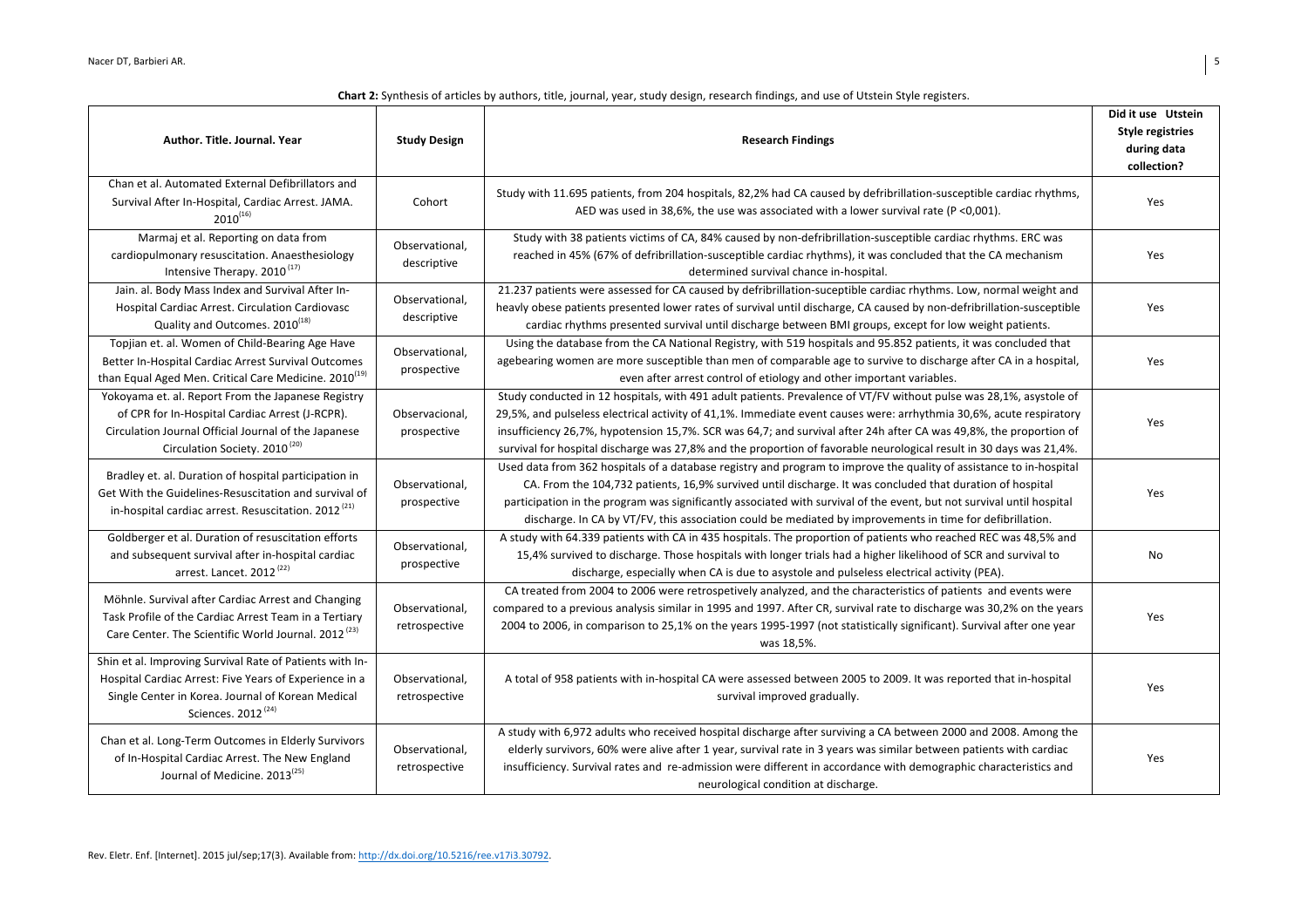Regarding year of publication, four articles were published in 2010 (40%), one in 2011 (10%), other four in 2013 (40%) and only one article was published in 2014 (10%). Although studies were from 2010 to 2014, data from all included studies were collected in previous years, demonstrating the lack of recent studies about the theme. Regarding the journals, there was no more than one study in each. When assessing study designs, there was only one cohort study (10%) and nine observational ones (90%). 

## **DISCUSSION**

Studies 2 and 5 analyzed CA survival rates in different institutions, study 5 presents data of a large multicenter registry conducted in Japan. Defribrillation-suceptible cardiac rhythms were 28,1% against 16,0% in study 2, conducted in a general hospital in Polony. Nondefribrillation-suceptible cardiac rhythms in study 5 were 70,6% against 84,0% in study 2. SCR was 64,7%, against 45,0% respectively. It is observed that CA determines survival chances in-hospital<sup>(17-20)</sup>.

Study 10, conducted in United States, analyzed elderly in-hospital CA survivors, at hospital discharge 51,9% had moderate to severe neurological impairement, were in coma or in vegetative state. One year after discharge, only 58,5% of survivors were alive<sup>(25)</sup>.

A major variation in survival rates between studies was observed. These data, in consonance with the literature available in the field, demonstrate differences in CA survival between institutions, reinforces the need of more research and the identification of factors that contribute with CA survival. Neurological impairments and disorders after CA are also findings that incentivize broadening of savailable cientific knowledge not only in a sense to improve survival percentages, but also for quality of life.

Among studies that tried to find survival associated factors, study 1 associated AED use and in-hospital CA survival. Within non-defibrillation-susceptible rhytms, AED use was related to lower survival, and in cases of defibrillation-susceptible rhytms, its use was associated with increased survival. The study concludes that AED use in patients admitted with CA is not associated with increase in survival<sup>(16)</sup>.

Yet, study 3 related BMI of patients submitted to resuscitation and survival. For CA caused by defibrillationsusceptible rhytms, underweight, normal weight and heavly obese patients, presented lower survival rates until discharge. In contrast, for CA caused by nondefibrillation-susceptible rhytms, survival was similar between groups, with exception of underweight<sup>(18)</sup>.

Study 4 identified women at childbearing age being more likely than men at comparable age to survive to discharge after in-hospital CA, even after controlling for etiology and other important variables. This survival benefit was not present for women  $\geq$  56 years (postmenopause) in comparison with men at the same age<sup>(19)</sup>.

Study 6 used the GWTG-R, a data registry and a program to improve quality of in-hospital CA. From 104.732 patients, 17.646 (16,9%) were discharged, 19,5% of events were during the first year of hospital participation in the registry, 18,3% in the second year, 15,8% in the third; 13,1% in the fourth, 10,5% in the fifth, 8,3% in the sixth, 6,4% in the seventh, 4,9% in the eighth, and 2,6% in the nineth. The duration of hospital participation in the registry was significantly associated with survival of in-hospital $^{(21)}$ .

Study 7 evaluated the proportion of patients who reached immediate CA survival, which was 48,5%. From those 15,4% were discharged. Patients of hospitals with longer resuscitation trials (average of 25 minutes) presented higher probability of SCR. Patients of hospitals with higher trials have higher probability of SCR and survival until discharge<sup>(22)</sup>.

In the search for variables related to CA survival, there is a variety of factors to be studied, although it is still small the number of large and varying studies for each one of items, difficulting comparisons. Factors as childbearing age for women, continuous registries of CA and duration of resuscitation, which demonstrated higher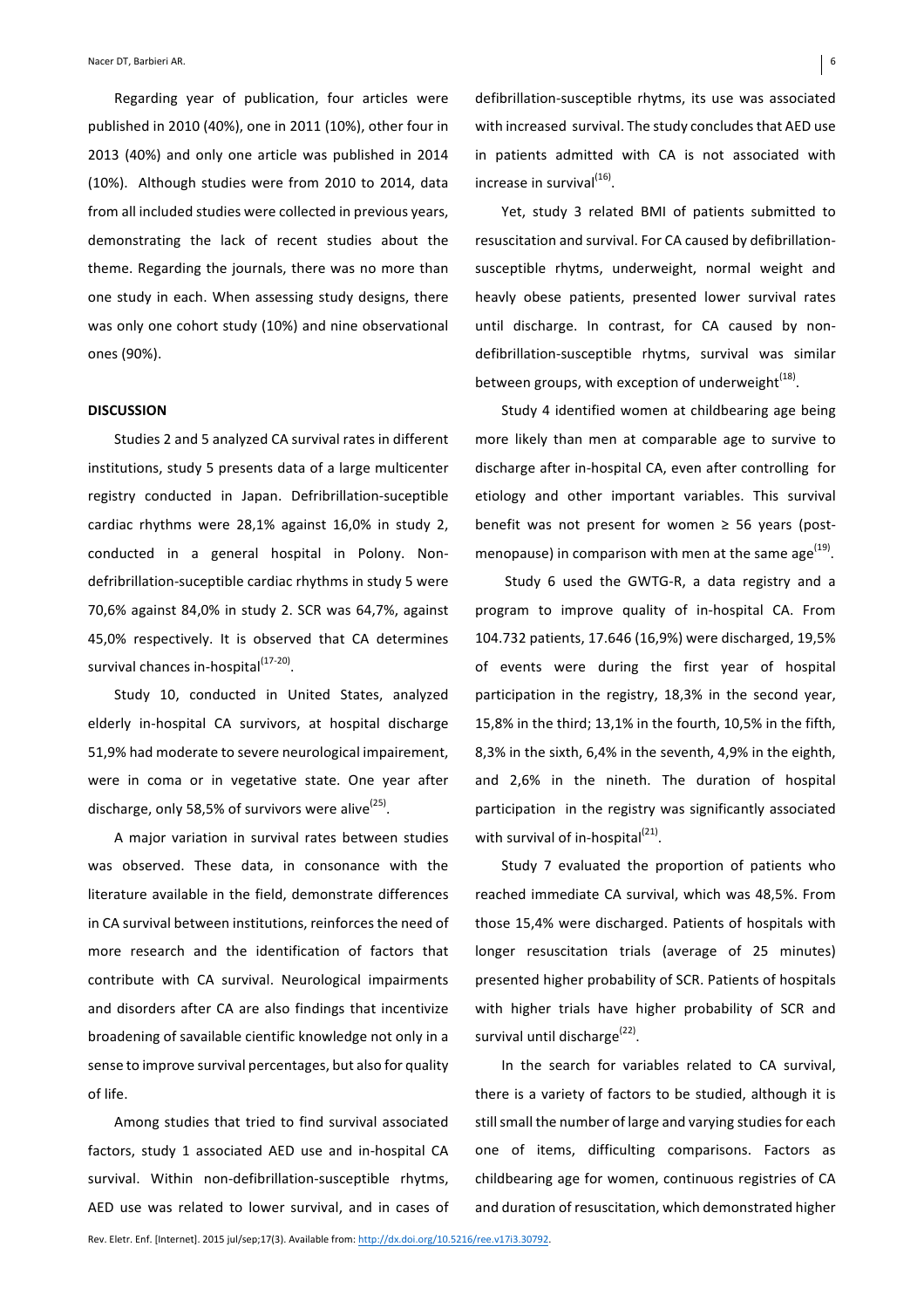survival rates, still need more discussions and in depth research. 

Study 8 compared survival rates after CR during 1995 to 1997 and 2004 to 2006. After CR, survival rates to discharge were 30,2% in 2004 to 2006, and 25,1% in 1995 to 1997. Survival after one year was 18,5%. Yet, study 9 retrospectively assessed CR registries of a university hospital in South Korea, between 2005 to 2009. A total of 958 patients with in-hospital CR were assessed and improvements for in-hospital survival was observed<sup>(23-24)</sup>.

Although being few, large studies comparing survival rates of actual CA with previous years, these already demonstrated improvements in results. This fact could be due to the gradual increment in research in the field.

From the ten included studies, nine used standardized Utstein style registries, guaranteeing improvements in data quality and demonstrating evolution in CA scientific research.

Although included studies were published between 2010 and 2014, there are no statistics for this period, all are based in previous years, and there is not many information about the period after the publication of the last American Heart Association Guidelines.

### **CONCLUSION**

The integrative review allowed the construction of a scientific synthesis about the knowledge produced on the last five years about in-hospital CA. Results pointed large knowledge gaps and absence of national studies about the subject, therefore more research is needed. Studies analyzed here presented divergent designs, difficulting comparison. On the other hand, all used Utsein Style registries in their data collection, contributing for information of better quality.

Although resuscitation success depends on diverse and complex factors, many times individual CA research have been bringing important advances and being able to improve success rates. Studies demonstrated that survival to CA events have been gradually increasing on the last years. We believe that this is due to research conducted and consequently, adequation of assistance protocols. 

Support to more publications on this theme is of fundamental importance, especially of in-hospital CA, that is less studied and more complex when compared to out-hospital. Measures to increase survival rates should be based in broad and well designed studies, describing success factors and its limitations, aiming to improve work processes and to obtain better survival results with less harm possible to the patient.

## **REFERENCES**

1. Aehlert B. ACLS, suporte avançado de vida em cardiologia: emergências em cardiologia. Rio de Janeiro: Elsevier, 2013, p.10.

2. Tallo FS, Moraes Júnior R, Guimarães HP, Lopes RD, Lopes AC. Atualização em reanimação cardiopulmonar: uma revisão para o clínico. Rev Bras Clin Med. São Paulo, 2012;10(3):194-200.

3. Sociedade Brasileira de Cardiologia, I Diretriz de Ressuscitação Cardiopulmonar e Cuidados Cardiovasculares de Emergência da Sociedade Brasileira de Cardiologia. Arq Bras Cardiol: 2013; 101(2 Supl. 3):1-221.

4. King BP, D'agapeyeff A, Gabbott DA. Inconsistencies in cardiac arrest reporting. Resuscitation. 2006;68:85-91. 5. American Heart Association, Destaques das Diretrizes da American Heart Association 2010 para RCP e ACE.

6. Sandroni C, Nolan J, Cavallaro F, Antonelli M. In-hospital cardiac arrest: incidence, prognosis and possible measures to improve survival. Intensive Care Med. 2007;33(2):237-45. 7. Sociedade Brasileira de Cardiologia, Diretriz de apoio ao suporte avançado de vida em cardiologia – Código Azul – Registro de Ressuscitação Normatização do Carro de Emergência. Arq. Bras. Cardiol. 2003;8(4):1-14. 8. Timerman S, Gonzalez MMC, Mesquita ET, Marques FRB, Ramires JAF, Quilici AP, Timerman A. Aliança Internacional dos Comitês de Ressuscitação (ILCOR). Papel nas Novas Diretrizes

de Ressuscitação Cardiopulmonar e Cuidados Cardiovasculares de Emergência 2005-2010. Arq. Bras. Cardiol. 2006;87(5):201-208.

9. King BP, d'Agapeyeff A, Gabbott DA. Inconsistencies in cardiac arrest reporting. Resuscitation. 2006;68(1):85-91. 10. Gomes AMCG, Timerman A, Souza CAM, Mendes CMC, Póvoas Filho HP, Oliveira AM, Souza JAA. Fatores Prognósticos